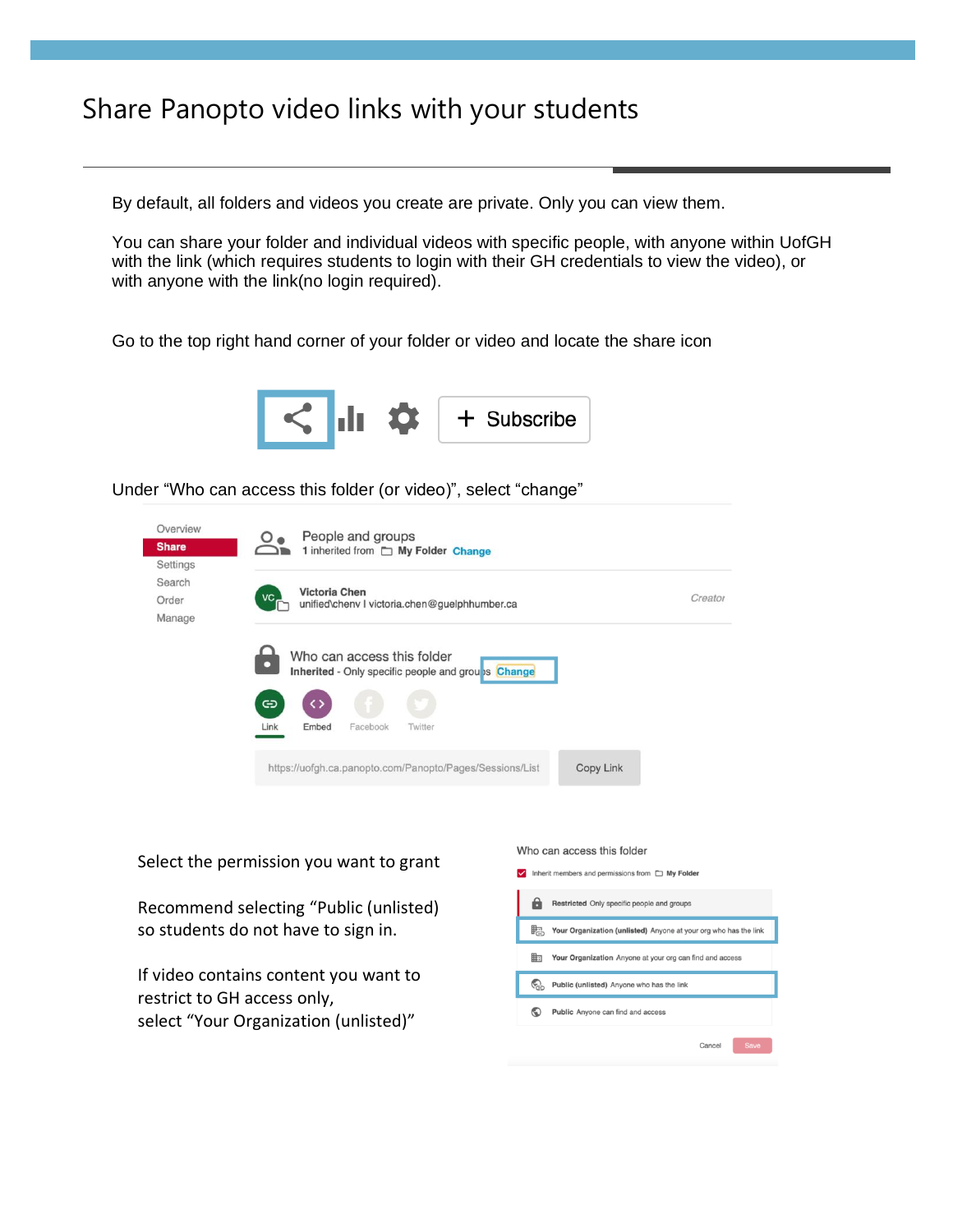## Have your Panopto video appear in **ANNOUNCEMENTS**

Course Home Content Classlist Groups Dropbox Discussions

Course Home Content Classlist Groups Dropbox Discussions

| $\checkmark$<br>Announcemen                      | <b>Click on the arrow</b> |
|--------------------------------------------------|---------------------------|
| Lecture $1 \times$<br>Posted Feb 6, 2020 3:10 PM |                           |
| Lecture 1                                        |                           |
| Astronomy 201 Intro                              |                           |

### You may want to put a:

- welcome video
- a micro-lecture
- assignment reminder
- exam reminder

| Announcements                   | $\checkmark$                 |                                |
|---------------------------------|------------------------------|--------------------------------|
| Lecture 1<br>Posted Feb 6, 2020 | Go to Announcements Tool     |                                |
| Lecture 1                       | New Announcement             | <b>Select New Announcement</b> |
| Astronomy 2                     | <b>Reorder Announcements</b> |                                |
|                                 | <b>RSS</b>                   |                                |
|                                 | Notifications                |                                |

### New Item

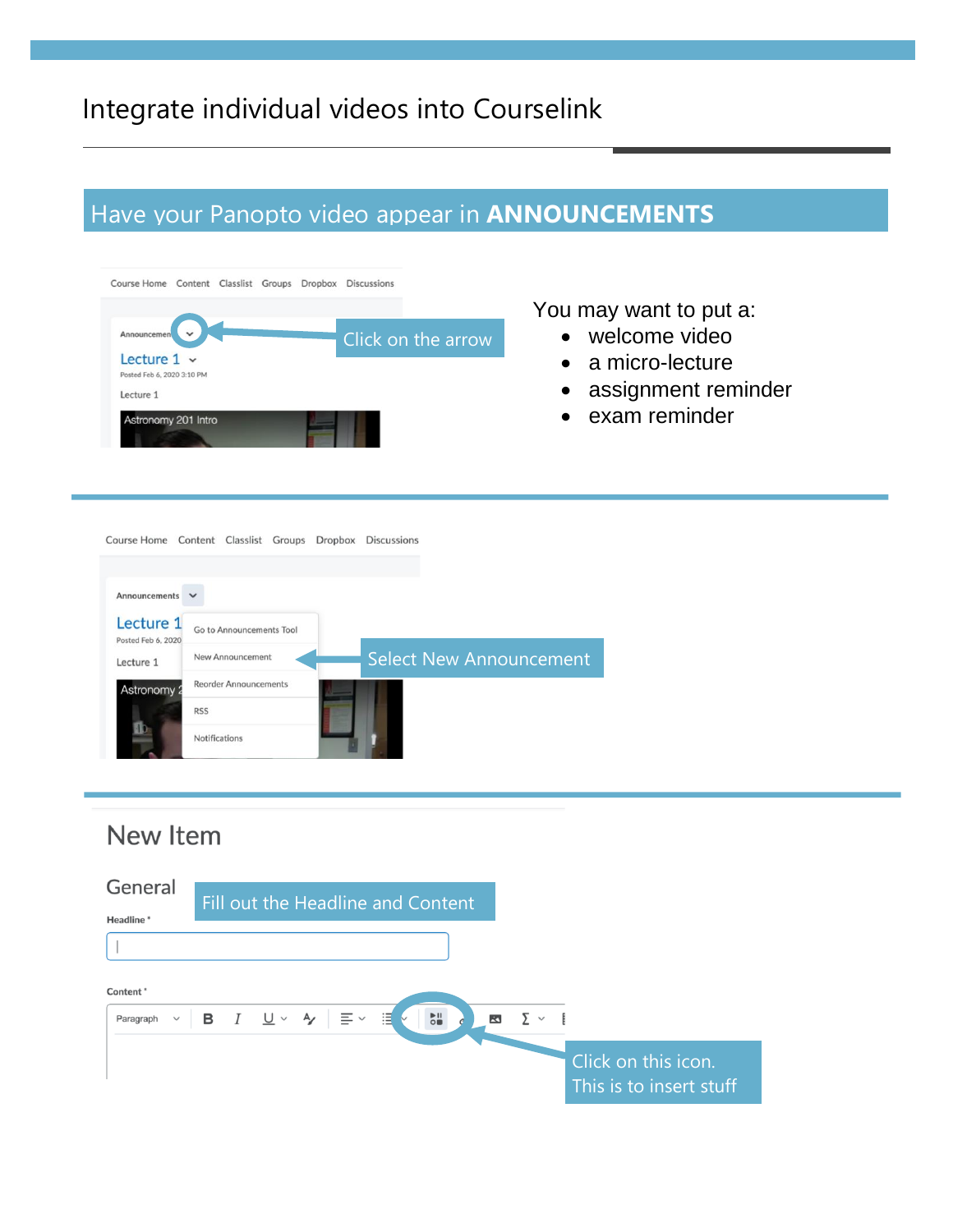| Course Home            | <b>Insert Stuff</b>                    |                                   |
|------------------------|----------------------------------------|-----------------------------------|
| New It                 | ePortfolio                             |                                   |
|                        | Add Video Note                         |                                   |
| General                | Video Note Search                      |                                   |
| Headline."             |                                        |                                   |
|                        | Capture                                |                                   |
| Content "              | <b>Insert Link</b><br>$\sigma^{\circ}$ |                                   |
| $\Box$ $\Box$ $\delta$ | <b>Enter Embed Code</b>                | Scroll down and select GH Panopto |
|                        | <b>GH Panopto</b><br>63                |                                   |
|                        | H5P.com<br>$H-2$                       |                                   |

#### **Insert Stuff**

#### GH Panopto



| <b>Insert Stuff</b>                  |        | $\times$                               |
|--------------------------------------|--------|----------------------------------------|
| <b>GH Panopto</b>                    |        | Select the folder your video is in and |
| My Folder                            |        | select your video<br>Search under      |
| Choose                               | Upload | Record                                 |
| test<br>$\odot$<br>6/23/2021         |        | Click on the Insert button             |
| $t$ nntinn $\Omega$                  |        |                                        |
|                                      |        | Insert                                 |
| <b>Next</b><br><b>Back</b><br>Cancel |        | h.                                     |
|                                      |        |                                        |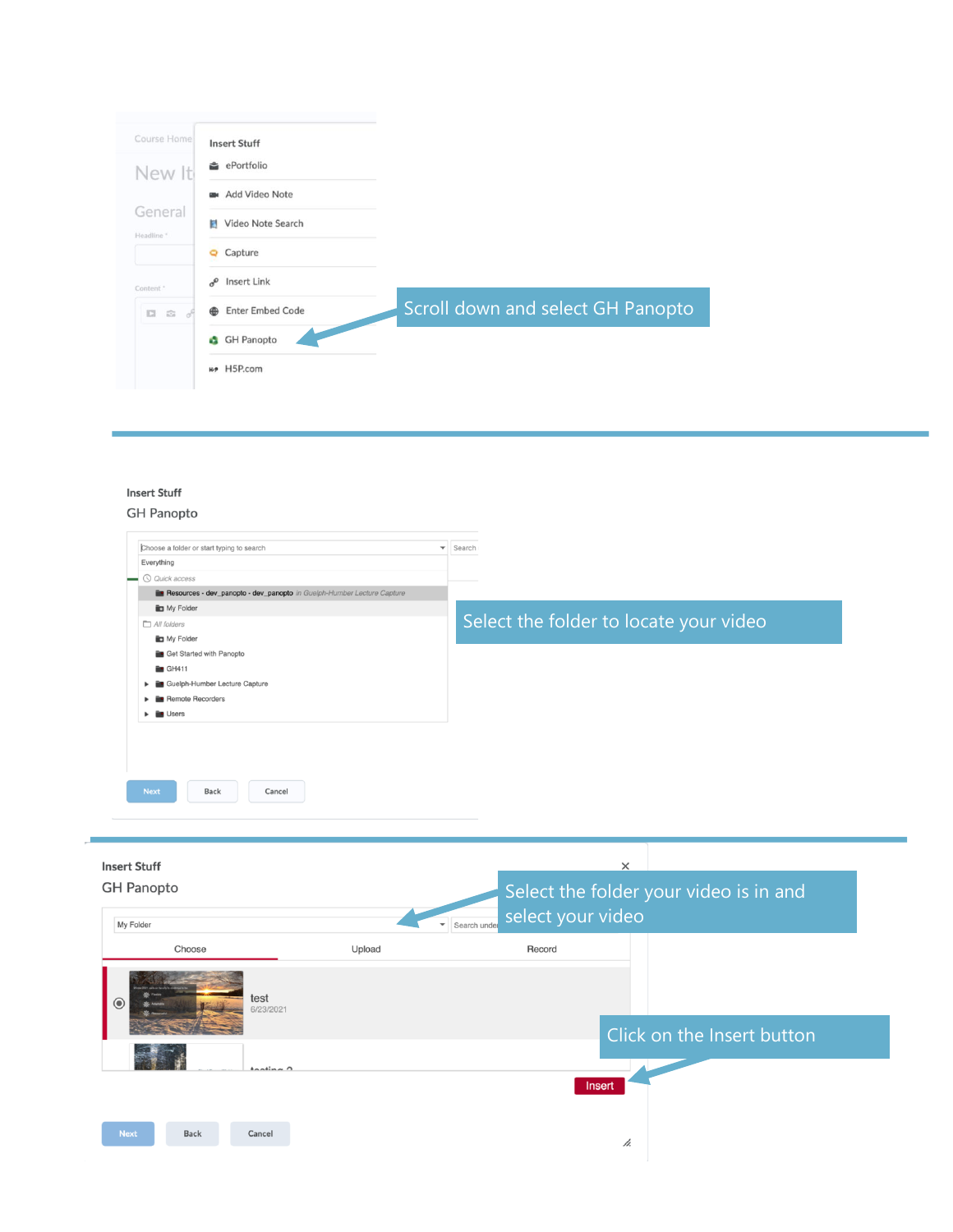**Insert Stuff GH Panopto** Properties

**Refresh Preview** 



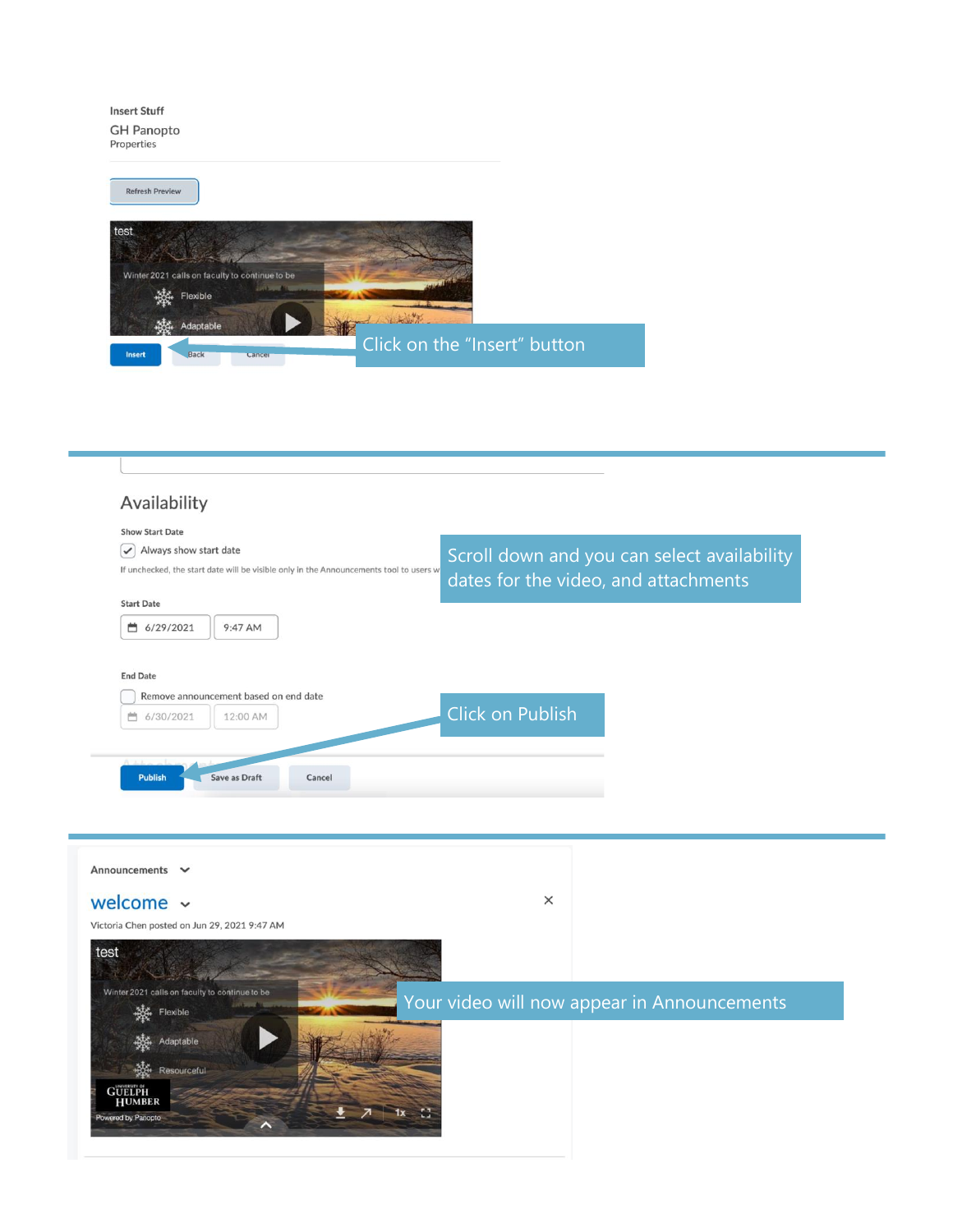# If you want your Panopto folder to appear in **CONTENT**

can be Lectures",

| <b>Table of Contents</b>             |                          |                                                                                  |
|--------------------------------------|--------------------------|----------------------------------------------------------------------------------|
| ×<br>Week 1<br>Week 2<br>∷<br>week 3 | 3<br>4<br>$\overline{2}$ | On the side panel,<br>create a folder, it o<br>named "Recorded<br>"Panopto", etc |
| Add a module                         |                          |                                                                                  |

If you are recording all of your lectures, you may want students to go directly to the folder instead of posting individual lectures in Announcements.

You can include review quizzes within the recorded lecture for students to review before tests and exams

### Recorded lectures v

| Add dates and restrictions<br>Add a description | Select the module and<br>click on Existing Activities |                                                      |  |
|-------------------------------------------------|-------------------------------------------------------|------------------------------------------------------|--|
| <b>Upload / Create</b>                          | <b>Existing Activities</b>                            | <b>Bulk Edit</b>                                     |  |
|                                                 |                                                       | Drag and drop files here to create and update topics |  |
| Add a sub-module                                |                                                       |                                                      |  |